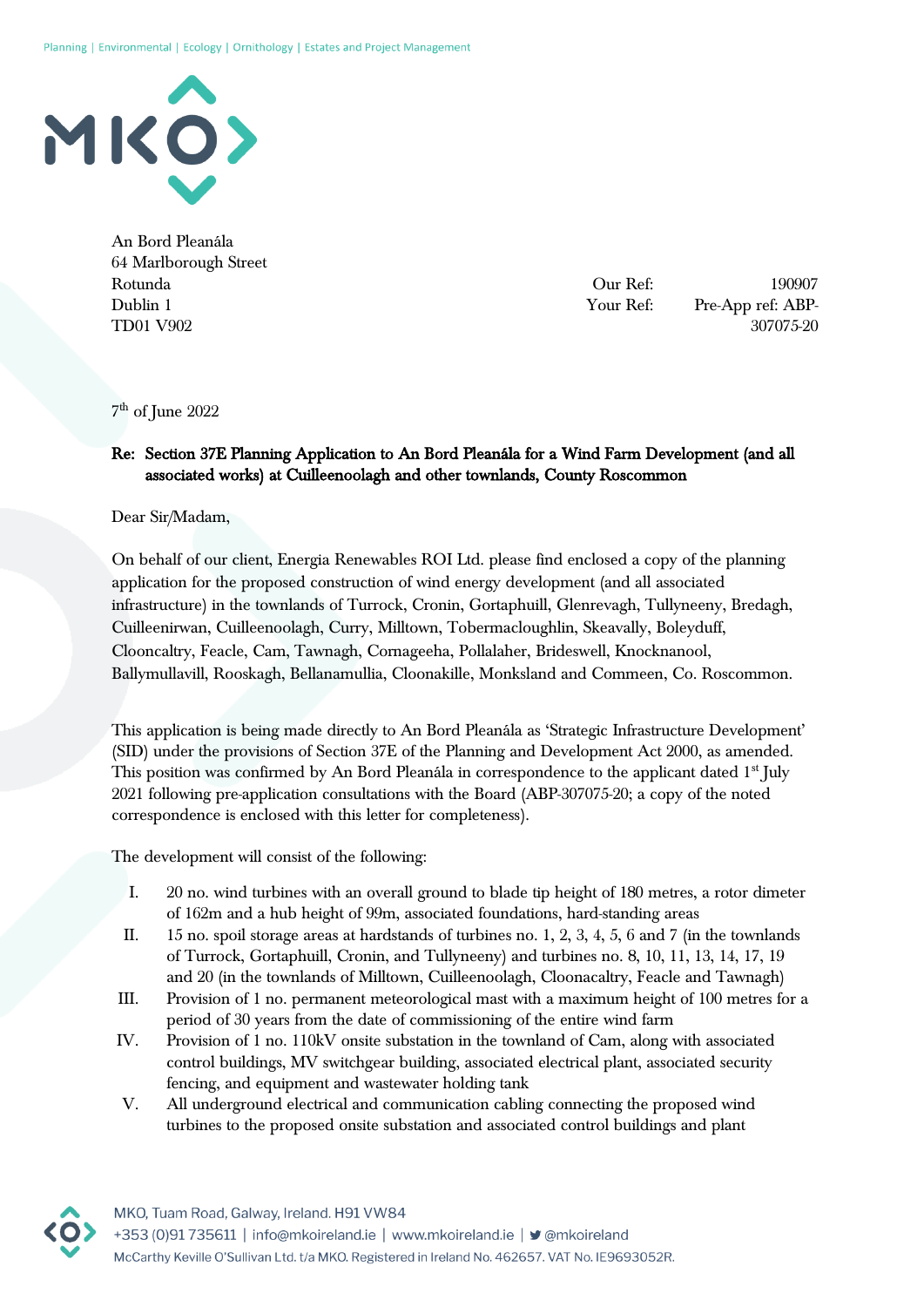- VI. All works associated with the connection of the proposed wind farm to the national electricity grid via underground 110kV cabling from the site to the existing Athlone 110kV substation located in the townland of Monksland. Cabling will be placed within the public road corridor of the R362, R363 and L2047, or on private land
- VII. Upgrade works to the existing 110kV Athlone substation consisting of the construction of an additional dedicated bay to facilitate connection of the cable
- VIII. Provision of 2 no. new site accesses north and south from the R363 and upgrade of 1 no. junction south of the R363
	- IX. Provision of new access tracks/roads and upgrade of existing access tracks/roads
	- X. 7 no. overburden storage areas
	- XI. 2 no. temporary construction compounds
- XII. Site drainage works
- XIII. Operational stage site signage
- XIV. All associated site development works, apparatus and signage

The application is seeking a ten-year planning permission and 30-year turbine operational period from the date of commissioning of the entire wind farm. An Environmental Impact Assessment Report (EIAR) and Natura Impact Statement (NIS) have been prepared in respect of the proposed development and accompanies this planning application.

As the project requires an Environmental Impact Assessment Report (EIAR) the application has been notified to the EIA Portal. The EIA Portal ID is 2022102 and that the project details have been uploaded to the EIA Portal.

The following documents are included in the application pack:

- Planning Application Documentation
	- o Planning Application Form
	- o Site Notice
	- o Newspaper Notices The Roscommon Herald and The Irish Times
	- o EIA Portal Confirmation (ID: 2022102)
	- o Planning Cover Letters (Roscommon County Council and An Bord Pleanála)
	- o Copy of Notification Letters issued to Prescribed Bodies
	- o Confirmation of Payment of SID Planning Application Fee of €100,000 (via EFT)
- Planning Application Drawings (Drawing Schedule included with Application Form)
- ≻ Red Line Boundary in DWG format
- Environmental Impact Assessment Report (EIAR)
	- o Volume 1 Non-Technical Summary (NTS) and Main Report
	- o Volume 2 Photomontage Booklet
	- o Volume 3 EIAR Appendices
- ≻ Natura Impact Statement (NIS)

## Please be aware the EIAR Appendix 6-6 is Confidential in nature.

3no. hard copies and 7no. electronic copies of the planning application pack as outlined above are enclosed with this letter. Roscommon County Council have received 2no. hard copies and 1no. electronic copies of the application pack, as agreed with them. The application will be available for